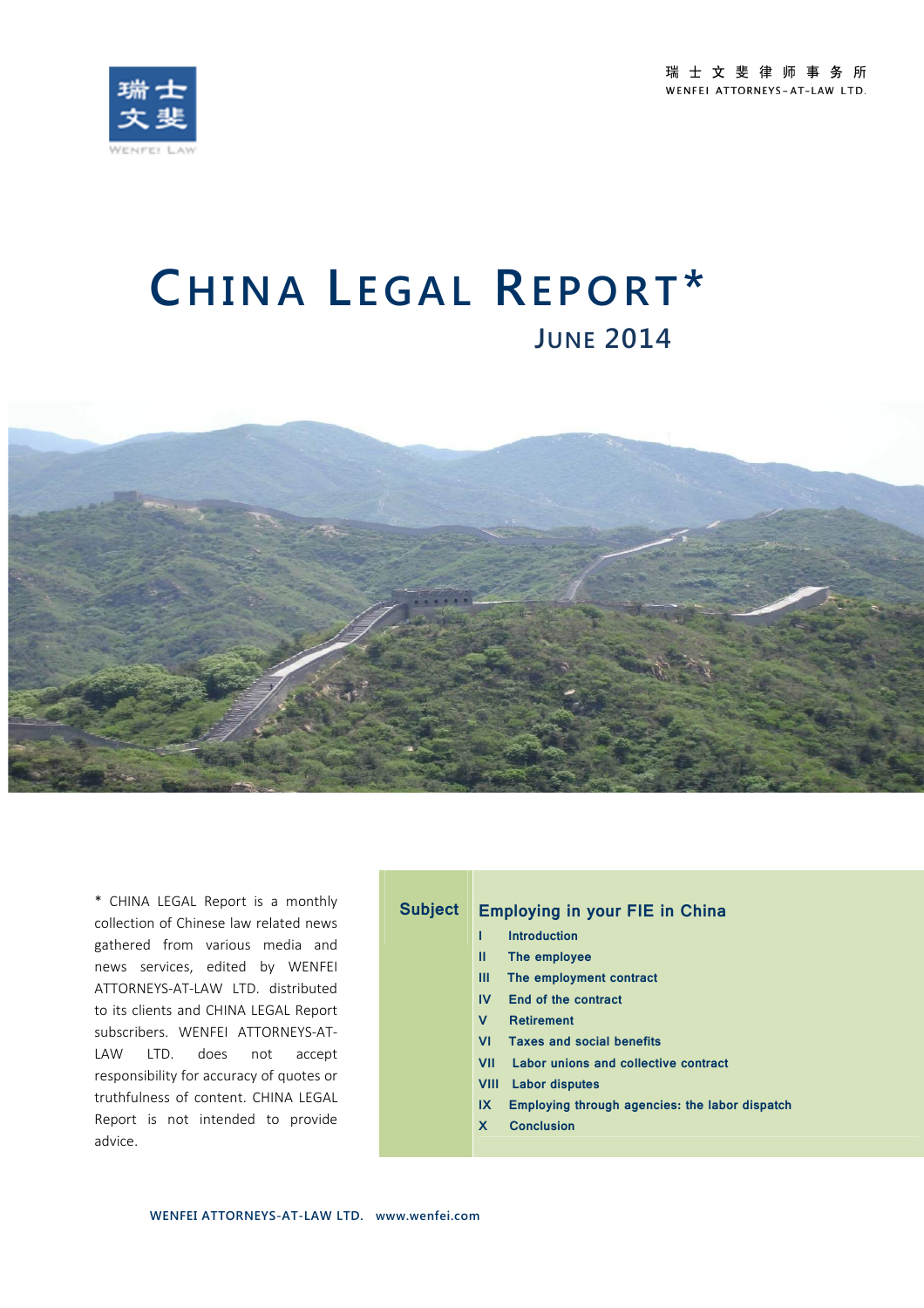#### Employing in your FIE in China

#### I Introduction

Success when doing business in China through a Foreign Invested Enterprise ("FIE") requires many elements. Among them, local employees are a key tool any foreign investor will need to thrive in the Chinese market. This edition of the China Legal Report aims to give readers a comprehensive overview of the most important aspects of Chinese Labour Law and certain issues to pay attention to in order to avoid unexpected (bad) surprises.

The main labor regulations are the Employment Contract Law (of 1 January 2008) and the Labor Contract Law of the People's Republic of China (of 1 January 1995, last revised in 2012).

The Chinese Labor Contract Law only allows entities registered in China to hire staff based in China. While foreign employers do not have the right to directly employ Chinese staff in China, the employment of foreign staff to be based in China is subject to many restrictions, in particular related to visa requirements. As a result, foreign investors have to either establish a FIE or a Representative Office in China in order to legally employ Chinese or foreign staff. The following chapters will give an overview over the most important rules.

#### II The employee

#### 1 Who can be hired?

Employers cannot recruit workers under the age of 16 (except for some sectors such as art, sports and special-skills upon approval). The labor law promotes the equality of employment for men and women and non-discrimination due to nationality, race, sex or religious belief. Regulations about the disabled, minority people and demobilized soldiers have to be observed. Foreigners may be hired only after where approval is obtained from the local labor authorities; the employer and the foreign employee must comply with all administrative requirements, in particular visa regulations.

#### 2 The employee personnel file and staff handbook

Every employer in China shall keep a personnel file and a proof of employment history. The personnel file details the employee's education and employment history, and the responsibility of maintaining this file is transferred from one employer to the next when the employee changes jobs.

Employers have their own staff handbook: it ensures that employees enjoy their employment rights and perform their employment obligations. As the labor law only contains generic provisions, the staff handbook is a resource that employers can use to lay out employees' obligations in more detail.

## III The Employment Contract Contract

Under PRC labor law, all companies are required to sign written employment contracts with their employees within one month from the date the employee commences work. To this effect, the Employment Contract Law obliges the employer to pay to the employee double the salary for each month where there was no written contract.

#### 1 Mandatory clauses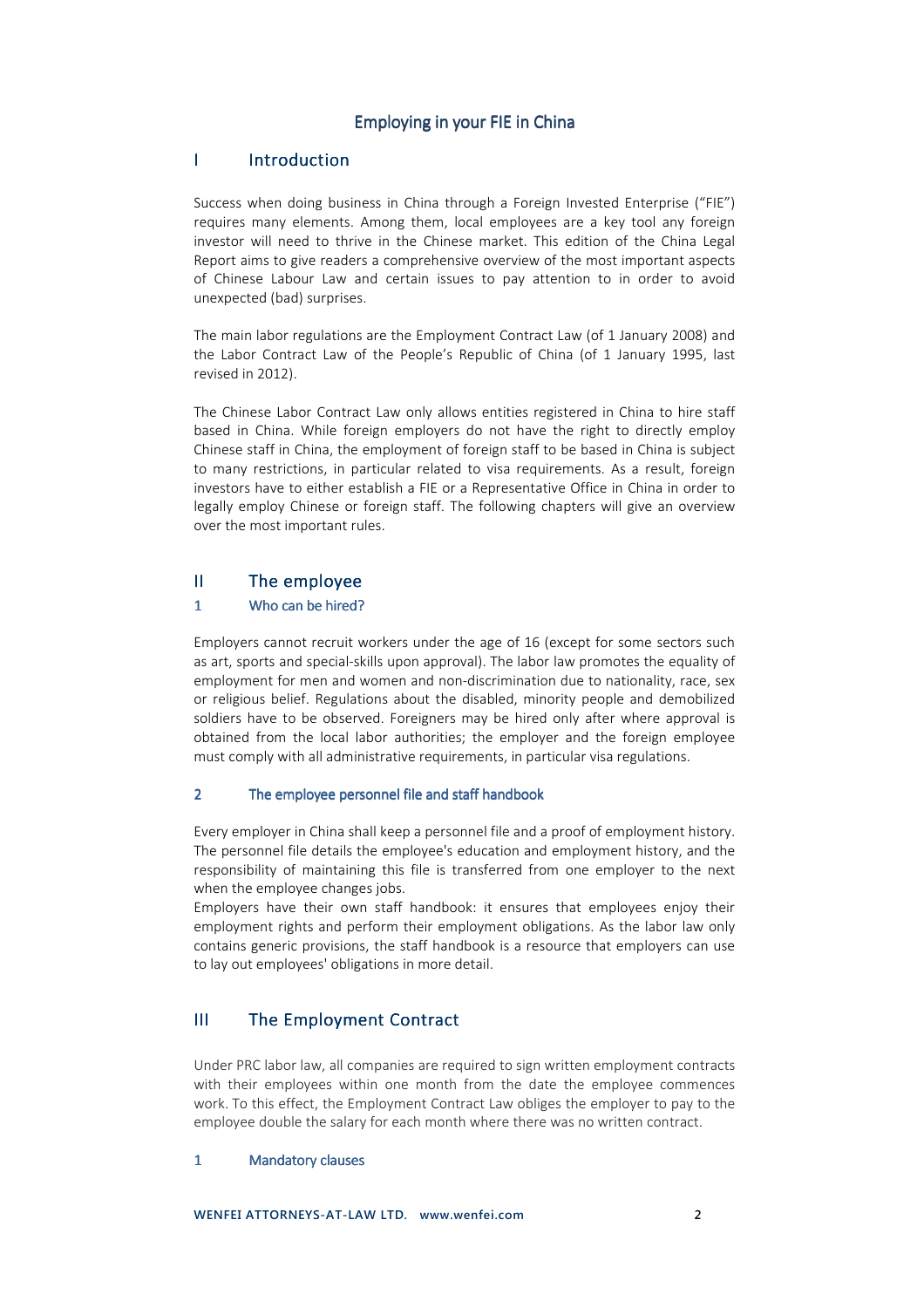The contract must include the following provisions:

- Name, domicile and legal representative or main person-in-charge of the employer
- Name, residential address and number of the resident ID card or other valid identity document number of the employee
- Term of the employment contract
- Scope of work and place of work
- Working hours, rest days, holiday and other leaves
- Salary / compensation
- Social insurance
- Labor protection, working conditions and protection against occupational hazards
- Other issues required by laws and regulations to be included in the employment contract

From the employer's perspective, it is also recommended to add a clause about the confidentiality of trade secrets and the protection and ownership of intellectual property rights. A non-competition agreement can only be added for the employer's senior management, senior technicians and other individuals with confidentiality obligations.

#### 2 Working time and rest days

#### *(1) Working time*

The legal working time is 40 hours a week and no more than 8 hours a day. Overtime shall not exceed one hour a day (or three hours for special reasons) and a total of 36 hours a month. Employers not respecting this rules risk a fine. Hours exceeding the legal time limit of 8 hours per day and 40 hours per week have to be compensated in conformity with the overtime rates (see below).

It is possible to employ someone on part-time, and the working hours shall not exceed 4 hours per day or 24 hours per week for the same employer. There is no possibility of overtime for a part-time employment and every employee working more than the said hours will be considered as full-time worker.

#### *(2) Rest days*

The employee has to be granted one rest day a week. It can be any day but generally Saturday and Sunday are resting days. The employer has to respect the national public holidays: the New Year's Day, the Spring Festival, the International Labor Day, the National Day, and any other holidays stipulated by laws and regulations.

#### 3 Leaves

#### *(1) Annual leave*

The employee who has been working for a consecutive period of more than one year shall be entitled to a paid annual leave. This annual leave shall amount to: 5 working days (from 1 to 9 years seniority), 10 working days (from 10 to 19 years) and 15 working days (from 20 years onwards).

*(2) Maternity, paternity, funeral and sick leave*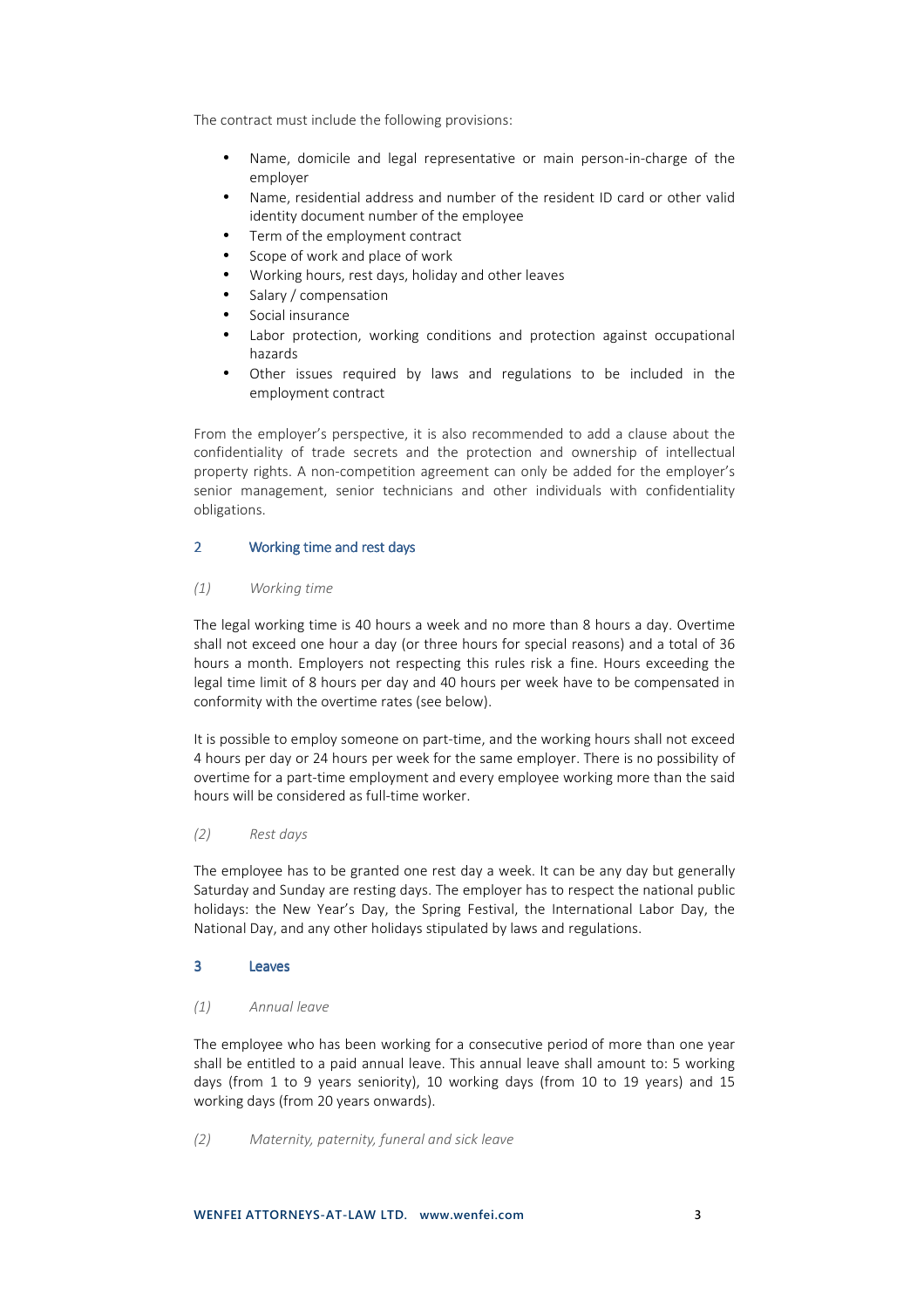Maternity leave is granted for 98 days starting from the date of birth of the child and 15 of those days can be taken before giving birth. Moreover, the employee is entitled to 15 extra days in case of difficult delivery or for multiple births. The employer must ensure that the mother's job is held open for her return. The leave is based on the average monthly wages of the employee from the previous year and is paid for by the employer, and the employer is reimbursed by payments collected monthly for the maternity leave fund. If the salary of the employee exceeds the insurance allowance, the employer can get a partial reimbursement; if the salary of the employee does not exceed the insurance allowance, the employer can get a full reimbursement. Paternity Leave is granted for three days. Funeral leave is granted for one to three days, depending on the closeness of the family relations between deceased and the employee. Sick leave is required to be paid for all employees at 60-100% of daily wages, depending on the seniority of the employee.

#### 4 Compensation

#### *(1) Salary*

Each province, municipality or region sets its own minimum wage in accordance with its own local conditions. The salary is paid monthly. A joint venture may determine its wage scales independently of the rates of the Chinese partner and other Chinese enterprises.

The wages of an employee during the probation period shall not be lower than the minimum wage for the same position or lower than 80% of the wage applicable after the probation period as stipulated in the labor contract.

#### *(2) Overtime*

Overtime hours have to be paid more than normal working hours, if the total maximum of 44 hours per week (for a full-time employee) is surpassed:

- On working days: 150% of the normal wage
- On rest days: 200% of the normal wage (if no other rest day was arranged in compensation)
- On public holidays: 300% of the normal wage

#### *(3) Incentive payments and allowances*

Employers can grant incentive payments monthly, quarterly or annually, generally based on individual performance. While this is not required, most employers pay annual bonuses (" $13<sup>th</sup>$  monthly pay") around the Spring Festival. Allowances are not mandatory for a FIE, but very usual, especially cash allowances for work-related costs including transportation, meals or child care allowances.

## $IV$  End of the contract

#### 1 The termination of the contract

The labor contract can be terminated under four circumstances:

*a) By a natural expiration of the contract* 

This can happen under various circumstances, that is to say when: its contractual term expires; the employee has begun drawing his basic old age insurance pension in accordance with the law; the employee dies, or is declared dead or missing by a People's Court; the employer is declared bankrupt; the employer has its business

**WENFEI ATTORNEYS-AT-LAW LTD. www.wenfei.com 4**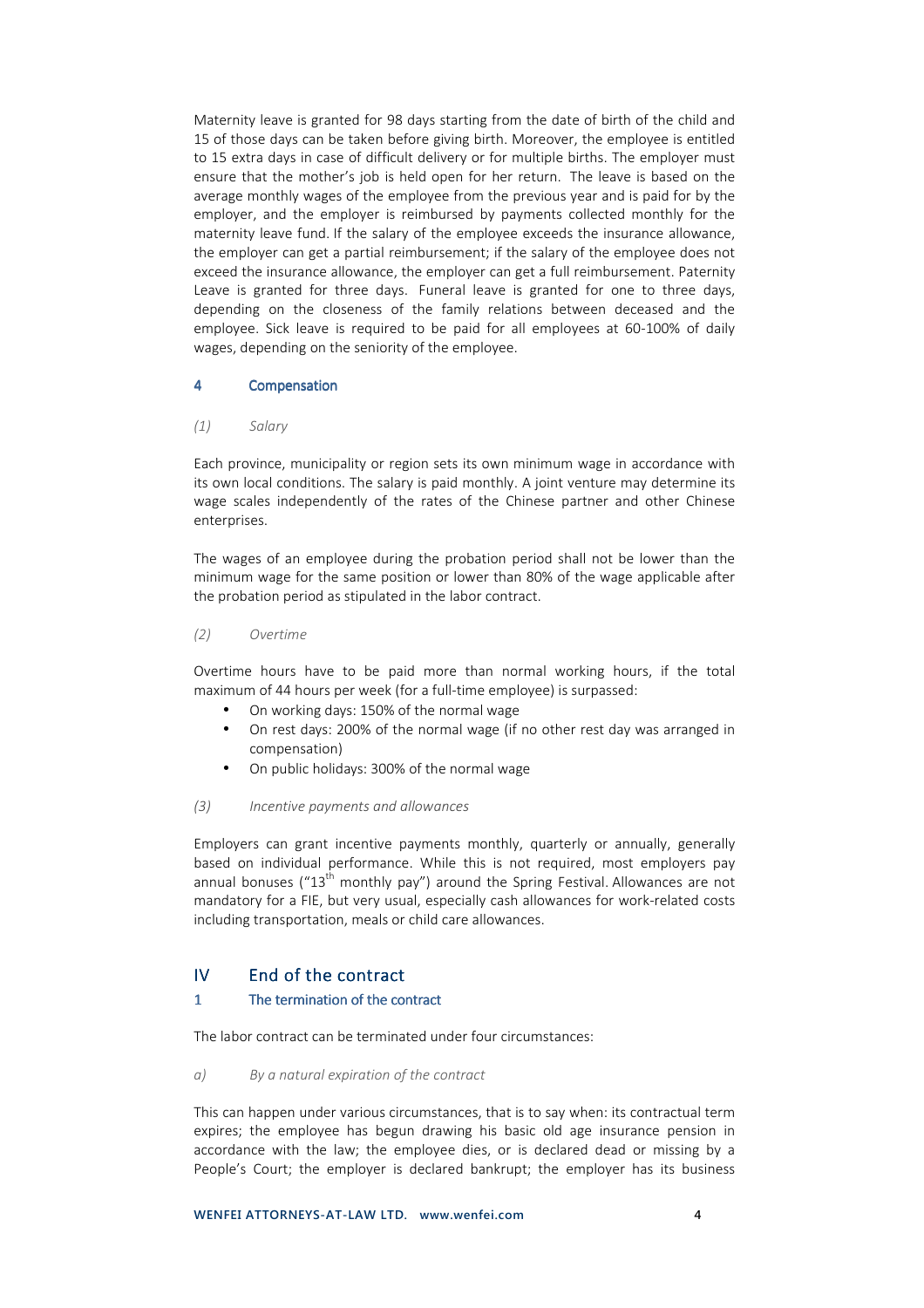license revoked, is ordered to close or is closed down, or the employer decides on early liquidation; or any other circumstance specified in laws or administrative statutes arises.

#### *b) By an agreement between the employer and the employee*

The employer and the employee can terminate the contract at any time by mutual agreement.

#### *c) By the employee*

The employee has to give notice of his resignation 30 days prior the termination date. In two cases, the employer can terminate the contract without notice: (a) if he is forced to work by the employer through means of violence, threat or deprival of personal freedom in violation of the law or (b) in case of a failure on the part of the employer to pay remunerations or to provide labor conditions as agreed upon in labor contract.

#### *d) By the employer*

The employment contract can be terminated without notice in case of fault or misconduct by the employee, in particular where the employee:

- Does not give satisfaction regarding the conditions of employment during the probation period
- Seriously violates the company's rules
- Commits serious violation of employee's duties, graft or causing substantial damage to the employer's interests
- Establishes an employment relationship with another employer simultaneously which materially affects the completion of his task with the original employer, or refuses to rectify an existing situation after being cautioned by the employer
- Was fraudulent in concluding the employment contract
- Is subject to criminal liability in accordance with the law

In the absence of fault, the employee has to be notified of the termination in writing 30 days in advance or be paid an extra monthly salary when:

- After the prescribed set period of medical care for an illness or a non-work related injury, the employee is unable to perform his original duties or re-assigned duties
- The employee is incompetent and remains incompetent for his position after training or adjustment of position
- A major change in the objective circumstances relied upon at the time of conclusion of the employment contract renders it impossible to perform and, after consultations, the employer and the employee are unable to reach agreement on amending the employment contract.

When an employer is to terminate an employment contract for any reason, it shall give the labor union advance notice. If the labor union believes such termination to be unjustified, it has the right to put forward its opinions. The employer also has to issue a certificate of termination or revocation of the labor contract and to conduct within 15 days the transfer of the employee's file and social insurance account.

#### 2 Protected employees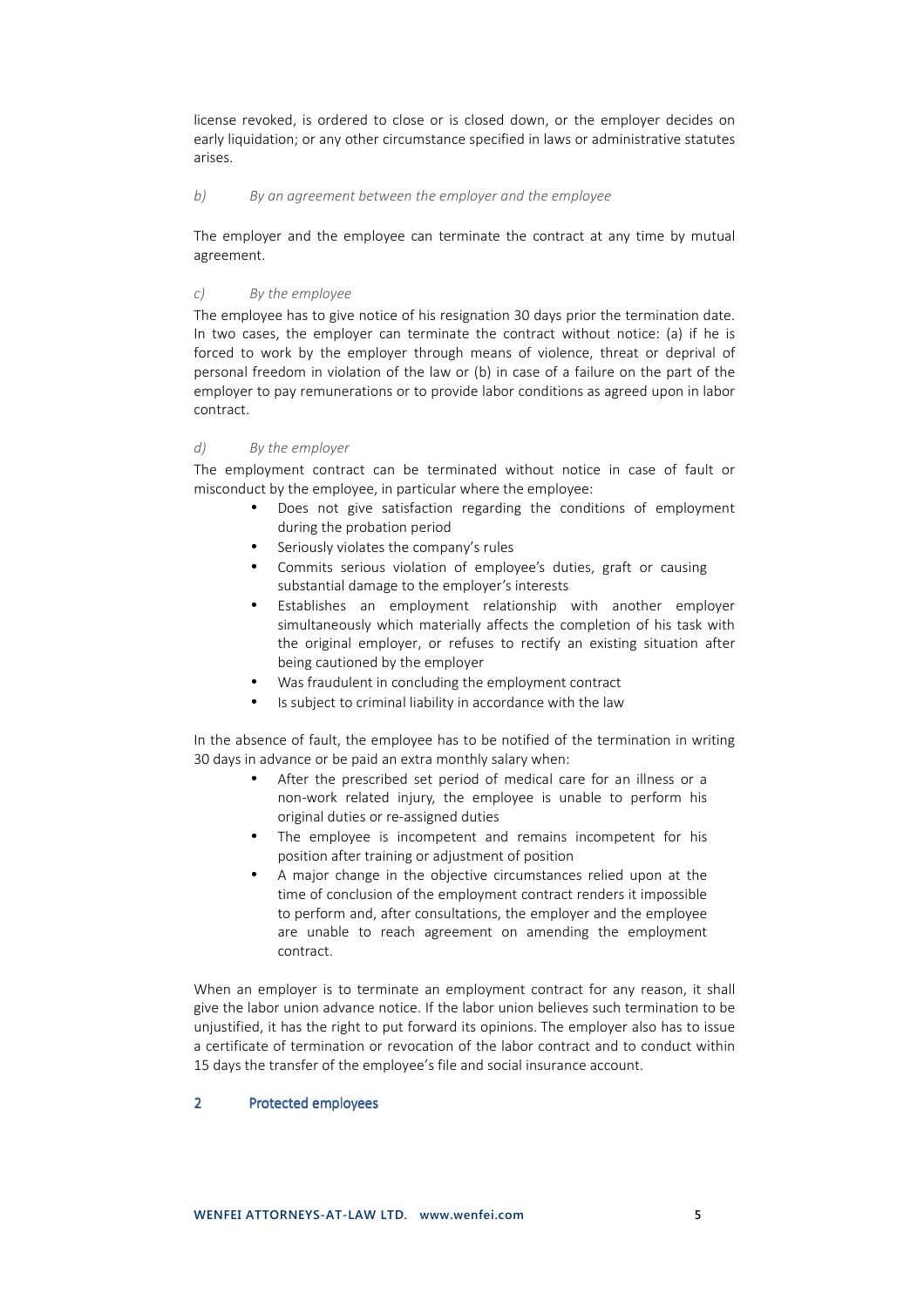Chinese law forbids the employer to terminate the employment for some protected employees during certain periods or provides for some additional requirements (except during the probation period or for cause):

- Employees who have lost or partially lost their capacity to work because of a work-related disease or injury (different rules apply in accordance with the seriousness of the condition)
- Employees who have contracted an illness or sustained a non-work-related injury and the proscribed time period of medical treatment has not expired.
- Females in their pregnancy, confinement or nursing period.
- Employees who have been working for the employer continuously for no less than 15 years and are less than 5 years away from their legal retirement age.
- Employees who have been engaged in work operations exposing them to disease hazards: all employees must receive a pre-departure health check-up before being terminated. This is meant to keep employers from terminating employees before a suspected occupational disease or injury is diagnosed.
- Any other situation where the termination of the labor contract would be prohibited by the law or administrative rules.

It has to be noted that in general, not only in the case of a termination of the contract, women (not only when being pregnant) and juvenile workers (between 16 and 18 years old) are particularly protected by the labor law.

#### 3 Severance pay

As a consequence of the termination of the contract without fault from the employee, the employer has to pay a statutory severance compensation to the employee in the following cases:

- Under those circumstances where the employer has to give the employee a 30 days' prior written notice or pay the employee an extra month salary, i.e. in any case the contract is terminated by the employer except during the probation period
- The employer is restructuring pursuant to the Enterprise Bankruptcy Law
- When the employee resigns because of an abuse of the employer
- When the employer and the employee have agreed to terminate the contract after suggestion of the employer
- The employment contract is a fixed term contract that expires, save where the employee refuses to renew the labor contract even though the conditions offered by the employer are the same as or better than those stipulated in the current contract
- The employment contract is terminated because of a declared bankruptcy or revoked business license of the employer

The amount of the severance payment has to be fixed depending on the number of years the employee has been working for the employer: one average monthly wage for each full year worked. The period between 6 months and one year is considered as a full year worked, and the period under 6 months will be compensated by a halfmonth's salary. The month's salary is calculated on the basis of the average salary for 12 worked months. In general, the severance payment cannot be higher than a one year salary. The maximum total severance payment permissible in China is three times the local average *monthly* wage times 12 years worked.

If the employer breaches or terminates the contract for any reason which is not stated by the law, it is deemed unlawful and the employee can demand reinstatement. If the employer does not want to carry on working with the employee, he will have to pay double the rate of severances that would have applied in case of a legal termination of the employment contract.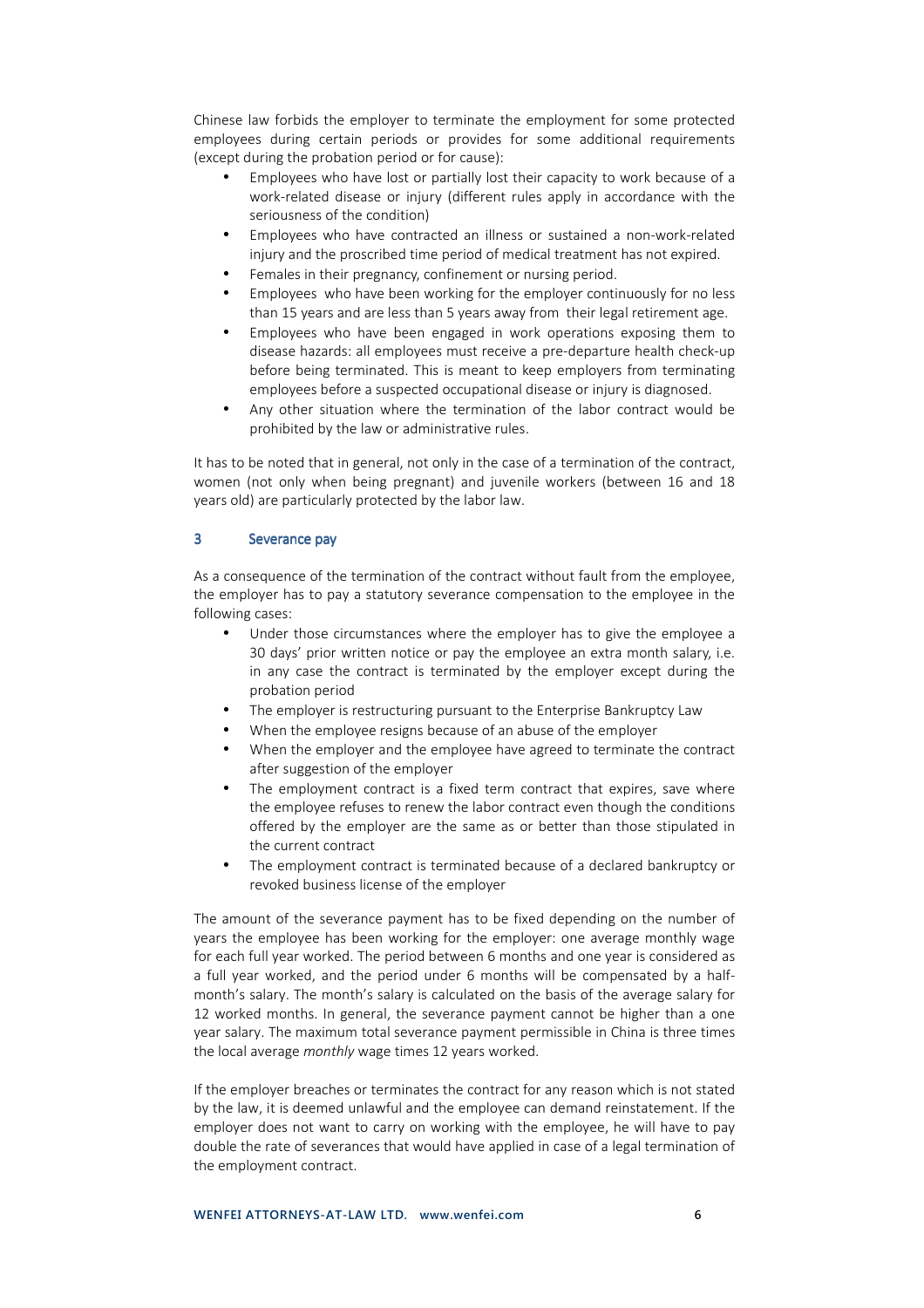Foreign employees need to fulfill a specific requirement upon receiving severance pay. As their employment depends on their work permit (which is usually shorter than the term of the employment contract), foreign employees are only entitled to a severance pay for the period for which they have a work permit. That is why it is essential for foreign employees to ensure that local employers timely apply for and renew their work permits in order to get full protection of local labor laws.

#### 4 Probation period

When an employment contract is signed, they parties can include an initial probation period during which the employee is not submitted to the same rules as regular employees. The probation period has to be contained in a regular employment contract, a separate agreement would be null and void. The maximum permissible time period depends on the duration of the contract:

- 3 months to 1 year contract: 1 month
- 1 to 3 years contract: 2 months
- 3 years and more contract: 6 months

During the probation period, the employer can let go of the employee without notice either in cases of fault or misconduct, or if the employee does not meet the recruitment conditions as agreed at the time of the conclusion of the employment contract. In other words, the probation period allows employers to assess the quality of a new employee during an initial period and to let go of unsuitable candidates without facing high costs.

The employee can resign without cause within a notice period of 3 days during the probation period.

#### 5 Collective dismissals

In case of bankruptcy, serious difficulties in production or business operations, of a strategic realignment, or of a material change in the objective economic conditions of the enterprise which forces the employer to reduce its workforce, an employer who dismisses 20 persons or more, or less than 20 persons but representing more than 10% of the total workforce, has to explain the situation to the labor union or to all his employees and to submit his workforce layoff plan to the Labor Administration Department. A collective dismissal will not be approved if it is not linked to one of the above-mentioned emergency situations.

## V Retirement

In China, the age of retirement is 60 years of age for men and 50 years of age for women or 55 when they are in a managerial or technical position.

## VI Taxes and social benefits

Social benefits are contributed to by both employer and employee and each benefit has its own percentage that is applied to the employee's gross salary. Foreign individuals legally working in China generally are required to participate in the social security scheme, which includes five areas:

- Old age pension insurance
- Basic medical insurance
- Occupational accident insurance
- Unemployment insurance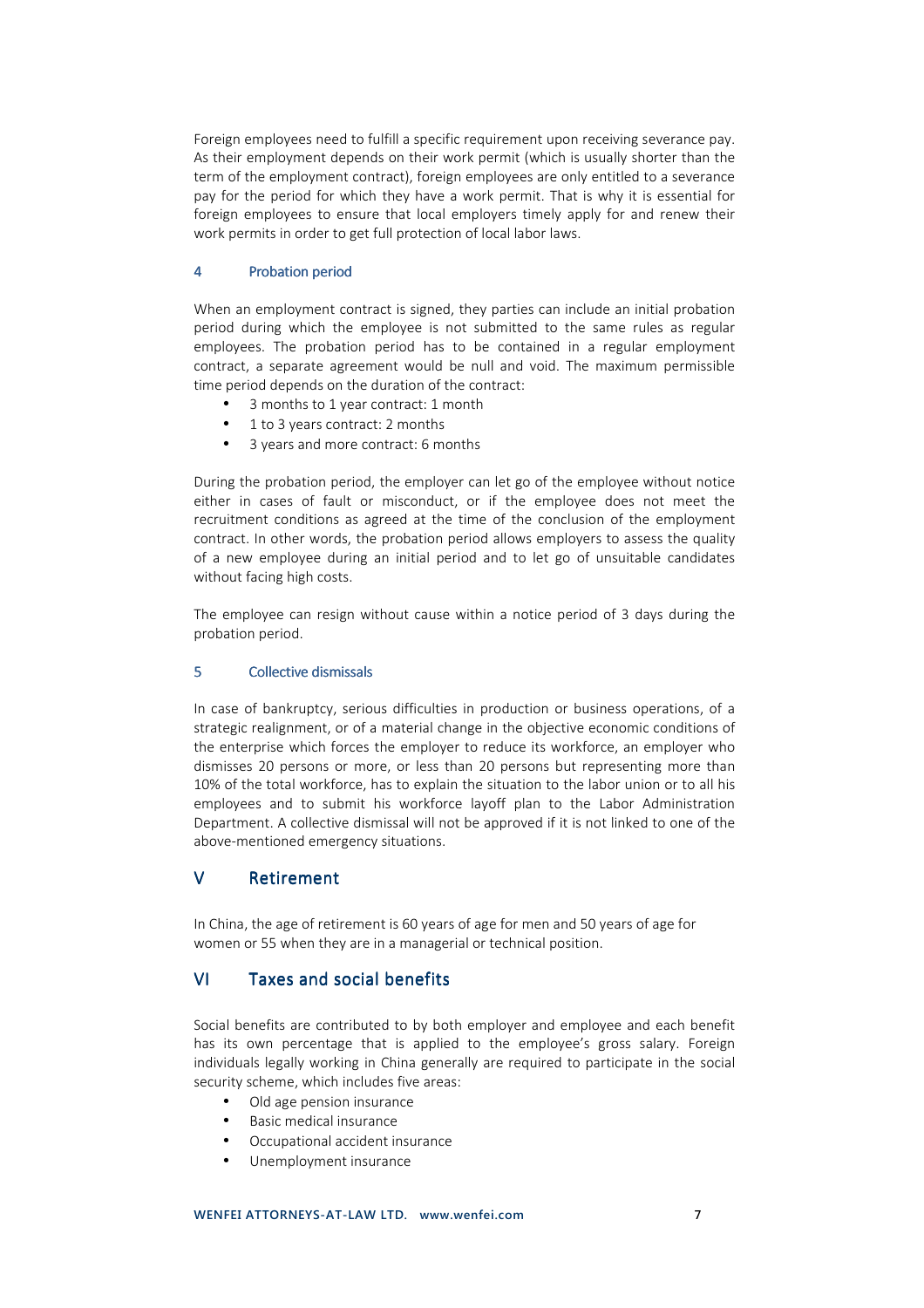• Maternity Insurance

In addition, the employer contributes to a housing fund, the amount varying by city, and to a disability fund if he does not employ a certain proportion of disabled workers (1.6% for Shanghai and 1.7% for Beijing).

Finally, the Individual Income Tax ("IIT") also has to be paid by the employer and is deducted from the gross salary of the employee. Once it has been paid, the employee does not have the obligation to pay additional income tax to the Chinese government. Foreign employees working in a Chinese firm must fill out an IIT declaration each year and submit it before 31 of March the following year; a late declaration entails penalties. The IIT declaration must include all taxes withheld throughout the year to the Chinese tax authorities. Foreign employees working for a foreign employer and present in China for less than 90 days are not subject to this IIT requirement.

The net salary of a Chinese worker is thus calculated as follows: NET SALARY = GROSS SALARY – SOCIAL BENEFITS (EMPLOYEE'S SHARE) – DEDUCTIBLE – IIT

## VII Labor unions and collective contracts

#### 1 Labor unions

Independent labor unions do not exist in China: workers do not have the right to organize in trade unions of their choice. Legal trade unions have to be affiliated with the state-controlled All-China Federation of Trade Unions (ACFTU) and accept its supervision.

#### 2 Collective contracts

On proposition of the labor union (or of the elected employee representative) and after fair consultation with the employer, a collective contract can be concluded regarding issues such as labor compensation, working hours, rest days, leave, work safety and hygiene, insurance, benefits, etc. This collective contract has to be submitted to the Labor Administration Department and will become effective 15 days after its submission if no objection is raised. No provision granted by the collective contract can be below the minimum criteria prescribed by the local government. The employer is liable for any infringement to this contract.

#### VIII Labor disputes

In case of a dispute, the parties can apply for mediation, arbitration, court procedure or consultation.

- **Consultation**: the employer and the employee can try to solve the dispute by negotiating and finding a solution on their own. Prior consultation is not mandatory.
- Mediation: a large/medium-sized enterprise shall establish a labor dispute mediation committee and hire (a) full-time or part-time mediator(s). The mediation can be handled within the enterprise or refer to an external organization. If the mediation does not lead to any result 15 days after it begins, it is understood to have failed; the parties can then go to court or arbitration.
- Arbitration: the parties have one year after the dispute arises to refer to an arbitration court and to be represented by lawyers even if no arbitration agreement exists. The procedure will be handled by the labor dispute arbitration commission at the place where the labor contract is performed or at the place where the employing entity is located and the arbitral tribunal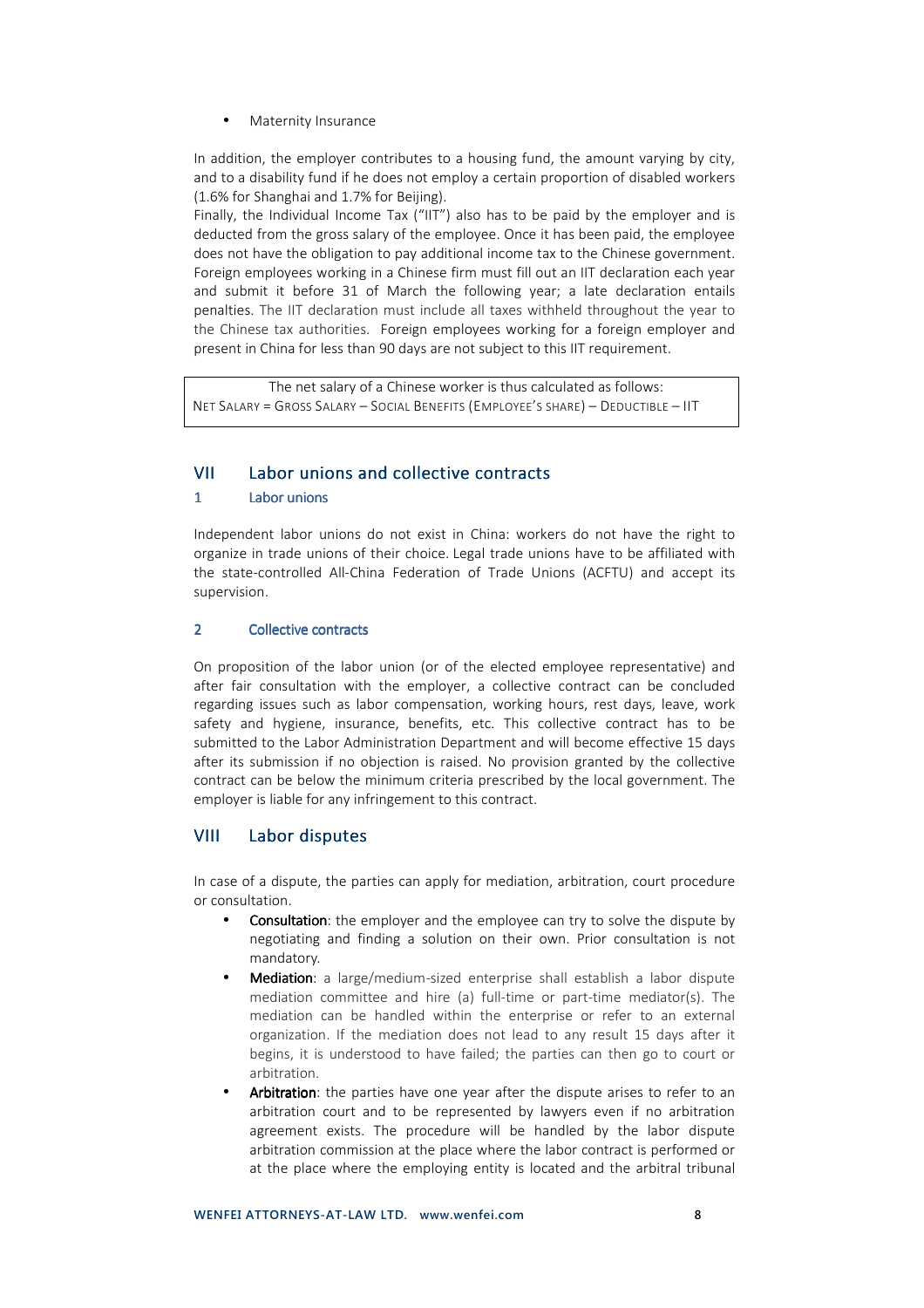will be composed by a representative of the labor administrative department, a labor union representative and an enterprise representative. If the dispute is settled between the parties, the arbitration court issues a settlement award which has to be enforced by both parties. In all other cases, the arbitration panel delivers an arbitration award which can be the final judgment in some cases.

**Court procedure**: if the employee disagrees with the arbitration award, he can file a petition with a people's court who will review the arbitration award. The employer can also file such a petition, except in cases concerning labor remuneration, compensation, working hours, rest days, vacation and social insurance. In those latter cases, the employer may only apply for the cancellation of the arbitration award based on certain procedural grounds.

When a dispute arises, employers should adjust their strategies: in particular, they shall pay more attention to retaining evidence.

## $IX$  Employing through agencies: the labor dispatch

#### 1 Labor dispatch in FIEs

As hiring employees in China can sometimes be difficult for FIEs, some of them will use labor dispatch and hire through a specialized agency when the conditions are fulfilled. The Foreign Enterprises Service Company Limited ("FESCO") is the most well-known agency, but there are many other ones.

Indeed, the agency will act as a true employer for the employee: it will sign a labor dispatching contract with the employee, stating that he will work for another company (the FIE), and it will sign a "contract for service" agreement with the FIE to provide employee hiring services and the administration of the employment relationship. The FIE will pay the agency for this service in addition to the amount of the employee's wages (and all compensations including overtime pay and performance bonuses). The dispatched worker shall receive the same pay than the regular employer's employees for an equal position. However, labor dispatch only applies to three categories of work positions and the applicable position has to be specified in the dispatch contract:

- Provisional position: a position that exists for less than six months
- Auxiliary position: a non-senior business position providing services to senior business staff
- Replaceable position: a position that may be held by any other employee on a substitutive basis during a certain time when the original employee (not a dispatched worker) is not able to work for reasons of full-time training, vacations or any other reason

It is not possible to hire through agencies for other positions and the number of dispatched workers cannot exceed 10% of the FIE's total employees (except for a transitional period of 2 years utmost). Once more, the Chinese law tends to restrict the use of these agencies; now all labor dispatch agencies are subject to license administration and cannot carry out the labor dispatch business without a license. Dispatched workers can be laid off under the following circumstances:

- There is a change of objective circumstances on which the conclusion of the contract was based or for economic redundancy
- Where the hiring entity is declared bankrupt, has its license revoked, is ordered to close down or decides to liquidate
- Upon expiration of the labor dispatch agreement
- By decision of the employer under the legal circumstances that apply to regular employees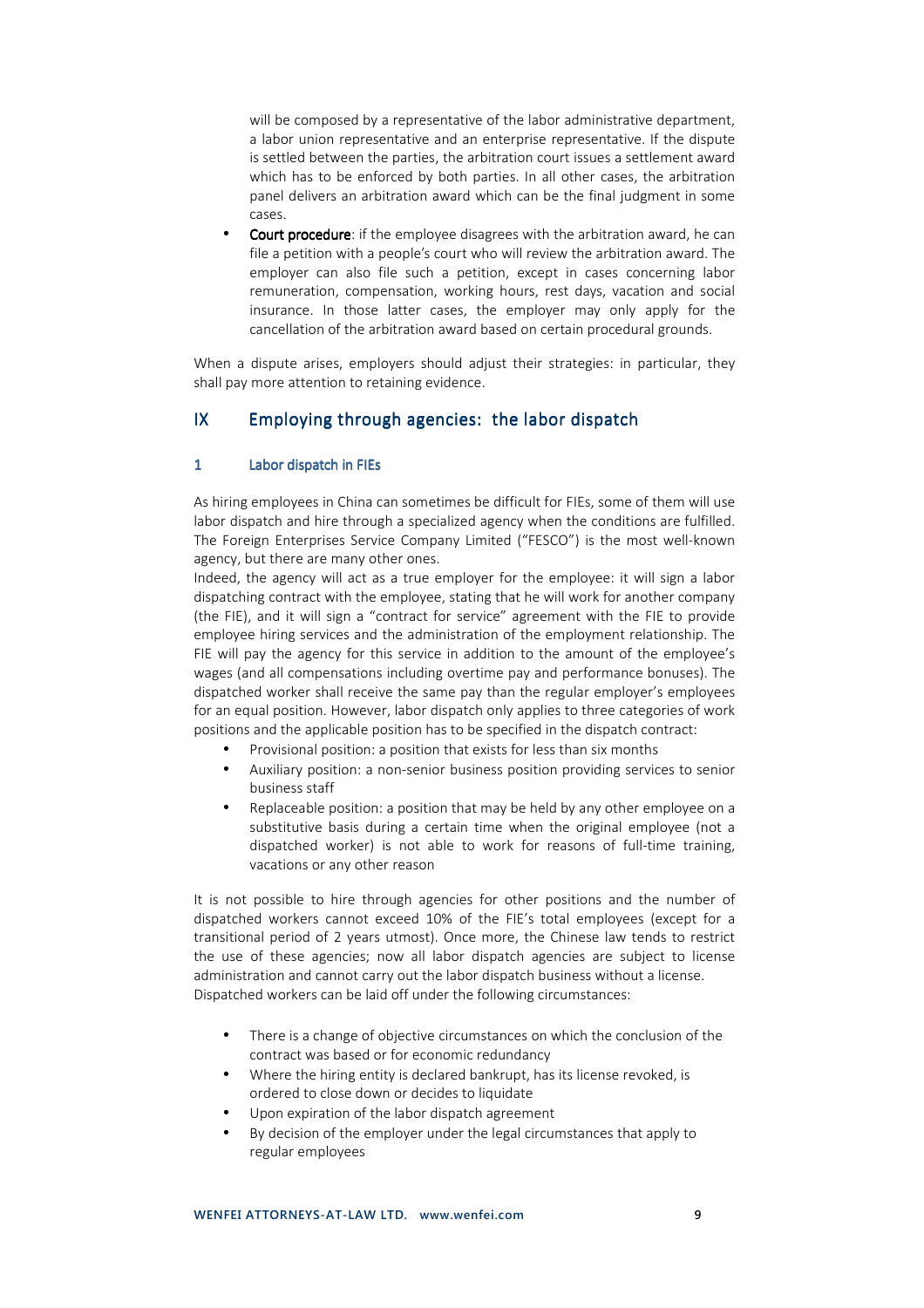As with regular employees, exceptions are made for pregnancy, confinement or nursing period, work-related injuries and occupational disease, etc. Under these conditions, an employee cannot be laid off and continues to have the right to his or her regular salary.

Social insurance has to be paid also on behalf of dispatched workers. Employers must bear in mind that such payments have to be made in accordance with the local laws and regulations of the place where the hiring FIE is registered. Thus, where dispatched workers are hired in a place or province where the employer has no registered branch, the social insurance regulations of the place of registration applies, not of the place where the employee is actually working.

#### 2 Labor dispatch in the Representative Office

In China, a Representative Office ("RO") is not considered as a legal entity so it cannot directly hire local staff. For ROs, the only solution is to hire through agencies. The number of dispatched workers is therefore not restricted and they can hire dispatched workers for any position. As a consequence, even though a RO can have certain disadvantages for foreign investors it remains a light investment vehicle that can be used to hire local staff in places where the company does not want to establish a branch or independent legal entity.

## X Conclusion

As employee protection is strong in China, it is important for employers to be careful with every detail of the labor law in order to avoid difficulties and potential disputes. Furthermore, particularly foreign employers should pay attention to the internal organization and distribution of power in the company.

Whereas western corporate and employment law provides for a clear distribution of power based on the company's the articles of incorporation, its organizational rules and the commercial registry, power distribution in China is more difficult to control. For example, the person registered as legal representative of the company with the Administration of Commerce can act with the full apparent authority of the board of directors as long as the registration has not been cancelled, which may take months upon application. Furthermore, the person who is in control of the corporate seals or "chops" of the company can legally bind the company, and there is no legal or practical restriction on who may physically control those chops. An important measure to avoid unpleasant surprises is to disperse power as widely as possible, e.g. by employing separate individuals with independent interests to the positions of general manager and legal representative, to install a regular and detailed reporting mechanism and to closely monitor the use of corporate chops.

\*\*\*\*\*